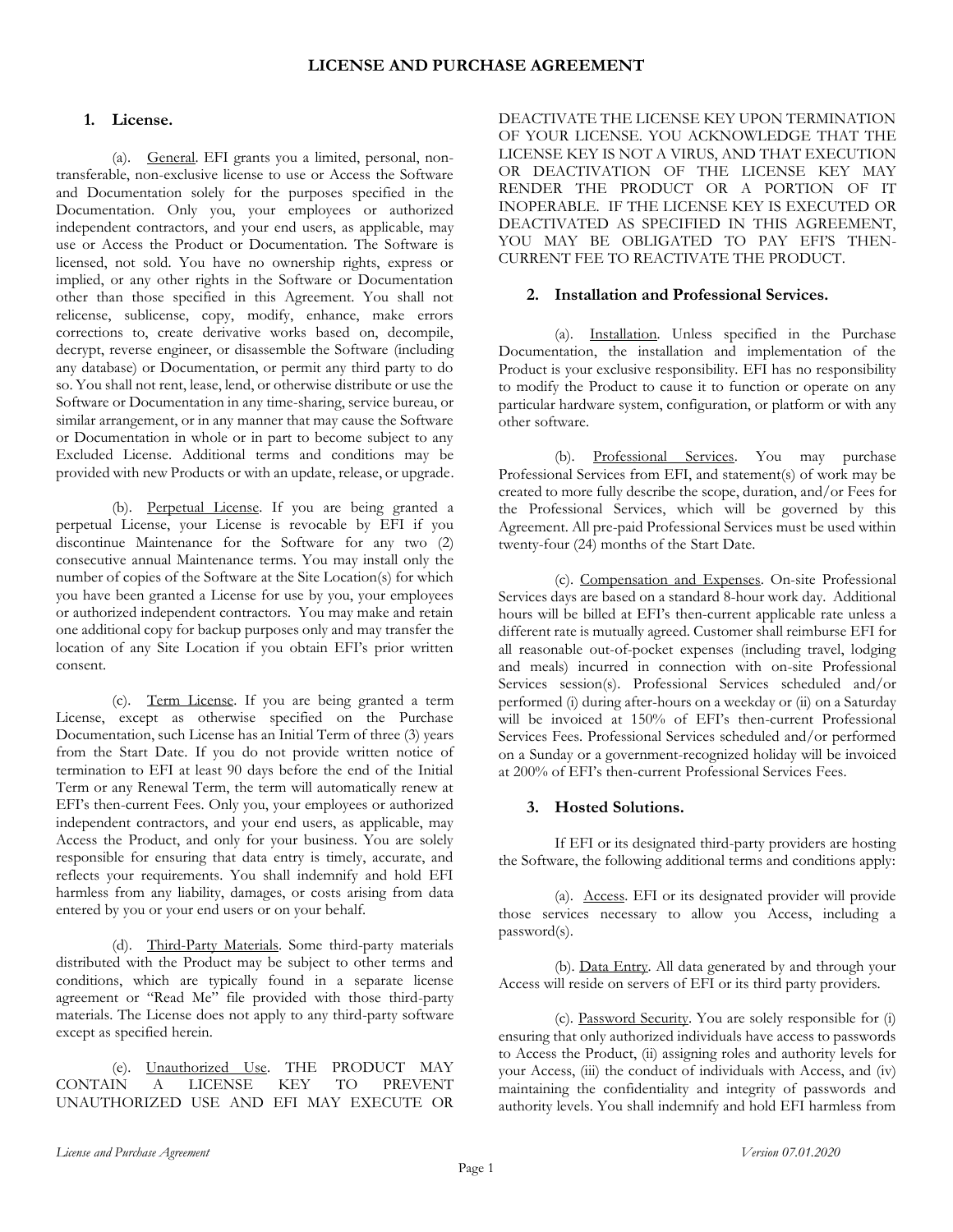any liability, damages, or costs arising from your failure to comply with this Section.

(d). Scheduled Downtime and Upgrades. Downtime is required from time-to-time for regular maintenance of the technology that supports the Product. EFI shall use commercially reasonable efforts to perform scheduled downtime outside normal business hours. EFI may also install new or updated software from time to time, including supporting software and firmware, in addition to the Software, to aid in providing ongoing stability and security of the hosted solution. You shall facilitate commercially reasonable upgrades and operations without undue delay or objection.

(e). Unexpected Outages. EFI shall use commercially reasonable efforts to avoid unexpected outages and to restore Access as soon as possible. If you do not have Access for more than two (2) consecutive hours within any 24-hour period because of an unexpected outage caused by EFI, you may request credit for one day of the applicable Fees (based on an average of that month's invoice). THIS IS YOUR SOLE AND EXCLUSIVE REMEDY AND EFI'S ENTIRE LIABILITY FOR UNSCHEDULED DOWNTIME OR OUTAGES, AND EFI WILL NOT BE LIABLE FOR ANY DAMAGES RELATED TO ANY UNSCHEDULED DOWNTIME OR OUTAGES.

(f). Self-Hosting. You at all times retain the right to self-host the Product from another location and, if you are being granted a term license, continue to pay the Term License Fees for the Software. Any Professional Services performed by EFI in migrating a hosted solution to a self-hosted solution are billable at EFI's standard rates.

(g). Maintenance. If you are being granted a perpetual License as a hosted solution, you must remain on Maintenance for the period that EFI or its designated third-party provider is providing the hosting services to you.

# **4. Fees and Delivery.**

(a). Fees. You shall pay all applicable Fees.

(b). Title and Risk of Loss. Title and risk of loss for any media or hardware for the Product transfers to you at EFI's designated manufacturing plant(s) or warehouse(s). If the Product is delivered electronically, risk of loss transfers to you when the Product or Access is made available to you.

(c). Hardware Delivery. Unless otherwise specified in the Purchase Documentation, where you are purchasing hardware: (i) EFI shall act as agent for you and procure insurance against risk of loss and/or procure and prepay for shipment, (ii) you shall reimburse EFI for all charges relating to the shipment of hardware upon EFI providing an invoice for such charges. EFI shall use commercially reasonable efforts to ship hardware as soon as practicable following execution of this Agreement and EFI's receipt of any required deposits. If you request a delay in delivery or otherwise cause a delay in the transportation process, EFI reserves the right to separately charge you for any costs it incurs for paying the logistics company to store and warehouse hardware on your behalf.

# **5. Product Maintenance.**

(a). Subject to your timely payment of all applicable Fees, EFI or its designated provider will provide you with annual Maintenance for the Product. Maintenance terms automatically renew for consecutive 12-month periods unless cancelled by either party with written notice at least 30 days before the Maintenance Renewal Date. Notwithstanding the foregoing, Maintenance for certain Products (e.g., individual Software modules that are part of the EFI Software solution) may only be cancelled in the event that you are no longer using those certain Products; please first consult with EFI in the event you desire to cancel Maintenance for any Product.

(b). You must possess a valid License to use any upgrade or update. By using an upgrade or update, your license to any previous version of the Product automatically terminates. If you (i) have an out-of-date version of the Product or (ii) are not current on Maintenance due to your failure to timely pay Maintenance Fees and wish to update your version of the Product, you must pay any unpaid Fees and may be subject to additional fees to transfer or convert any old data. EFI reserves the right to discontinue Maintenance for all out-of-date versions of the Product.

# **6. Warranty and Disclaimer.**

(a). Limited Warranties. EFI warrants to you that (i) EFI has the right to grant the License, (ii) subject to your timely payment of all applicable Fees, the Products as delivered to you will perform materially in accordance with EFI's then-current, applicable specifications if all available updates, upgrades, and bugfixes are properly installed, and (iii) any Professional Services you purchase will be provided in good and workmanlike manner consistent with generally accepted industry standards. This warranty does not apply to defects attributable to (A) any equipment or software not provided or approved for use by EFI, (B) any modification of the Product by you, your employees, or any third party acting on your behalf, (C) any accident, neglect, misuse, or abuse by you, your employees, or any third party acting on your behalf, or (D) exposure of the Product to conditions outside the range of environmental, power, and operating specifications provided by EFI. You shall cooperate fully and promptly with EFI's attempts to identify the cause of any claimed breach of this limited warranty.

(b). Security of Your Systems. You are solely responsible for (i) ensuring the confidentiality, security, and integrity of your network connectivity, data, and servers, (ii) preventing and bearing the risk of any loss or damage to any data on your servers, and (iii) maintaining archive and backup copies of any data.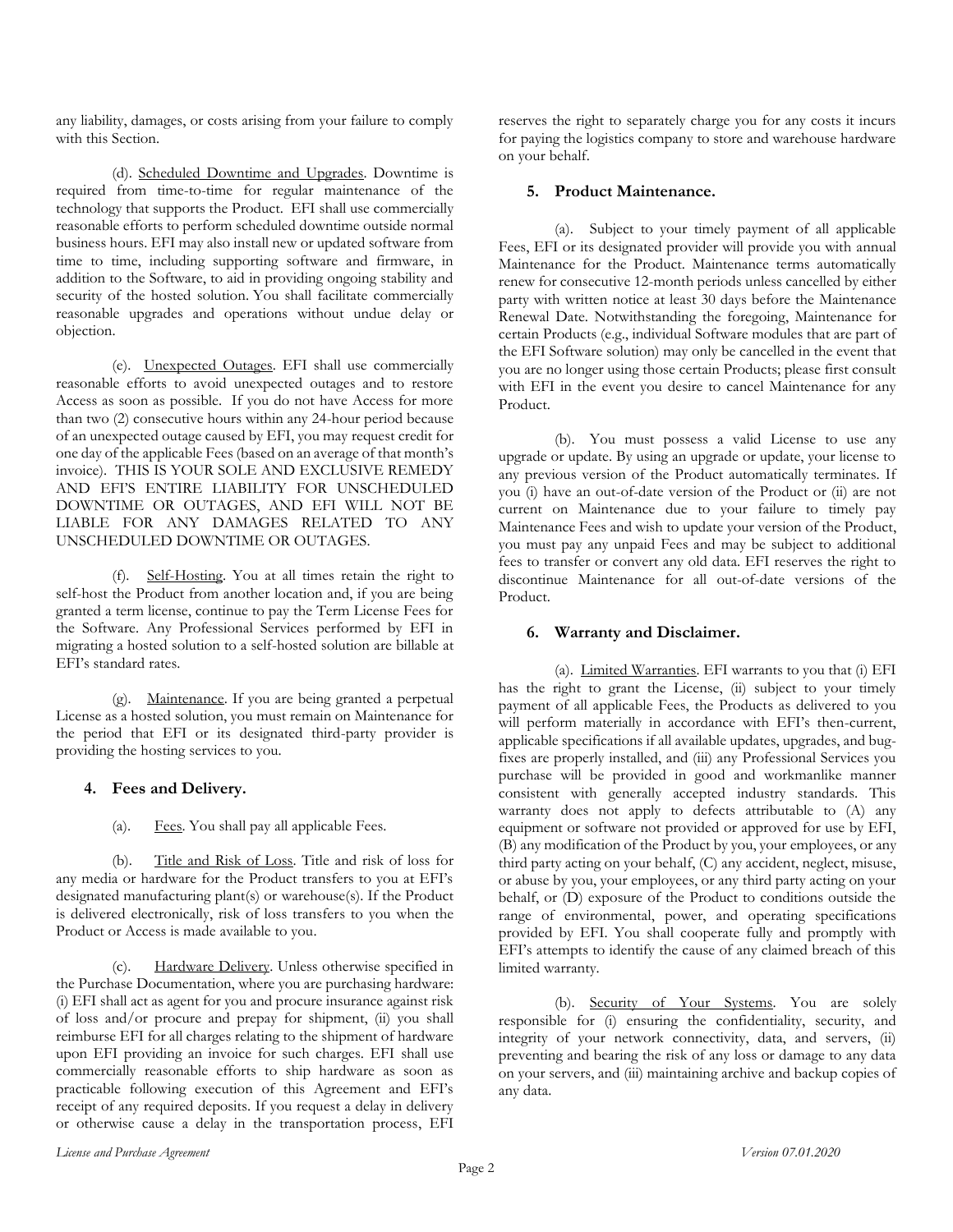(c). WARRANTY DISCLAIMER AND REMEDIES. TO THE MAXIMUM EXTENT PERMITTED BY APPLICABLE LAW, THE WARRANTIES AND REMEDIES IN THIS AGREEMENT ARE EXCLUSIVE AND ARE IN LIEU OF ALL OTHER WARRANTIES AND REMEDIES. EFI, ITS SUPPLIERS, AND LICENSORS SPECIFICALLY DISCLAIM ANY OTHER WARRANTIES AND REMEDIES, INCLUDING, WITHOUT LIMITATION, THE IMPLIED WARRANTIES OF MERCHANTABILITY, FITNESS FOR A PARTICULAR PURPOSE, AND NON-INFRINGEMENT; ANY WARRANTIES RELATING TO SECURITY; AND ANY WARRANTIES THAT THE OPERATION OF THE PRODUCT WILL BE UNINTERRUPTED, OR ERROR-FREE. EFI MAKES NO WARRANTY, IMPLIED OR OTHERWISE, REGARDING THE PERFORMANCE OR RELIABILITY OF ANY OTHER THIRD PARTY PRODUCTS, OR SERVICES.

TO THE MAXIMUM EXTENT PERMITTED BY APPLICABLE LAW, THE SOLE AND EXCLUSIVE REMEDY TO WHICH YOU ARE ENTITLED FOR BREACH OF THESE LIMITED WARRANTIES, AND THE ENTIRE LIABILITY OF EFI AND ITS SUPPLIERS RELATING TO BREACH OF THESE LIMITED WARRANTIES, IS, AT EFI'S OPTION, TO (1) REPAIR OR REPLACE THE PRODUCT OR RE-PERFORM THE SERVICE THAT DOES NOT MEET THE LIMITED WARRANTY, OR (2) PROVIDE A REFUND OF THE THEN-CURRENT REASONABLE COMMERCIAL VALUE (IF ANY) FOR THE PRODUCT OR SERVICE THAT DOES NOT MEET THE LIMITED WARRANTY. EXCEPT AS PROVIDED IN THIS AGREEMENT, THERE ARE NO REFUNDS, RETURNS, EXCHANGES, OR REPLACEMENTS.

# **7. Infringement Indemnification.**

EFI shall indemnify you from IP Claims and reimburse you for damages paid by you to the party bringing the IP Claim pursuant to a final, non-appealable judgment that the Product directly infringes any Third Party IP Rights. If you do not notify EFI in writing within 10 business days of learning of the IP Claim, and give EFI proper and full information, assistance, and exclusive authority to defend or settle the IP Claim, EFI will be relieved of its obligations under this Section. If the Product or any part of it is in EFI's opinion likely to become the subject of a claim of infringement of Third Party IP Rights, or if it is adjudicatively determined that the Product or any part of it infringes Third Party IP Rights, EFI may at its option (i) obtain for you a license or right to use the Third Party IP Rights so you can continue to use the Product, or (ii) replace or modify the Product with other suitable and reasonably equivalent non-infringing technology or parts, or (iii) if it is not commercially reasonable to take the actions described in clauses (i) or (ii) in this sentence, terminate your License and, if you return the Product to EFI, refund a portion of the license fee paid by you equal to the then-current reasonable commercial value (if any) of the Product. EFI shall not be responsible, liable, or obligated to indemnify or reimburse you if the alleged infringement arises out of (i) compliance with your

requirements or specifications that are outside EFI's standard specifications for the Product, (ii) any addition or incorporation to or modification of the Product at your request, (iii) any combination of the Product with any product or software not provided by EFI, or (iv) use of the Product in the practice of a process or system other than that for which it was intended. In any event as described in the preceding sentence, you shall defend and/or settle any claim brought against EFI at your own expense, and shall indemnify EFI against any costs, legal fees, other expenses, and damages required for the defense or settlement of the claim.

THE RIGHTS GRANTED TO YOU IN THIS SECTION ARE YOUR SOLE AND EXCLUSIVE REMEDIES FOR ANY ALLEGED INFRINGEMENT OF THE INTELLECTUAL PROPERTY RIGHTS OF ANY THIRD PARTY.

# **8. LIMITATION OF LIABILITY.**

TO THE EXTENT NOT PROHIBITED BY LAW, IN NO EVENT WILL EFI OR ITS SUPPLIERS OR LICENSORS BE LIABLE FOR ANY INDIRECT, SPECIAL, INCIDENTAL, CONSEQUENTIAL, RELIANCE, EXEMPLARY, OR PUNITIVE DAMAGES, HOWEVER CAUSED AND ON ANY THEORY OF LIABILITY, EVEN IF ADVISED OF THE POSSIBILITY OF SUCH DAMAGES. EFI IS NOT RESPONSIBLE FOR ANY LOST PROFITS OR REVENUE, LOSS OF USE OF THE PRODUCT, LOSS OF DATA, OR THE COST OF RECOVERING ANY DATA. EXCEPT FOR INSTANCES INVOLVING EFI'S WILLFUL MISCONDUCT, EFI WILL NOT BE LIABLE FOR DAMAGES ARISING FROM ANY BREACH, UNAUTHORIZED ACCESS, MISUSE, OR INTRUSION RELATED TO YOUR DATA ON EFI'S OR ITS SUPPLIERS' SERVERS OR ANY NETWORK YOU USE IN CONNECTION WITH THE PRODUCT.

IN NO EVENT WILL EFI'S TOTAL LIABILITY FOR ALL CLAIMS ARISING FROM OR RELATED TO THE PRODUCTS, SERVICES, ACCESS, AND/OR THIS AGREEMENT, REGARDLESS OF THE FORM OF ACTION (WHETHER IN CONTRACT, TORT, UNDER STATUTE, OR OTHERWISE) EXCEED THE TOTAL AMOUNT OF THE FEES ACTUALLY PAID BY YOU IN THE 12 MONTHS PRECEDING THE CLAIM FOR THE EFI PRODUCT, SERVICES, OR ACCESS GIVING RISE TO THE CLAIM. YOU AGREE THAT THIS AMOUNT IS SUFFICIENT TO SATISFY THE ESSENTIAL PURPOSE OF THIS AGREEMENT AND THAT THE PRICE OF THE PRODUCT, PROFESSIONAL SERVICES, OR ACCESS REFLECTS THIS ALLOCATION OF RISK.

THE FOREGOING LIMITATIONS OF LIABILITY AND DISCLAIMERS FORM AN ESSENTIAL ELEMENT OF THIS AGREEMENT, WITHOUT WHICH EFI WOULD NOT HAVE LICENSED OR SOLD THE PRODUCT TO YOU OR PROVIDED YOU WITH ACCESS.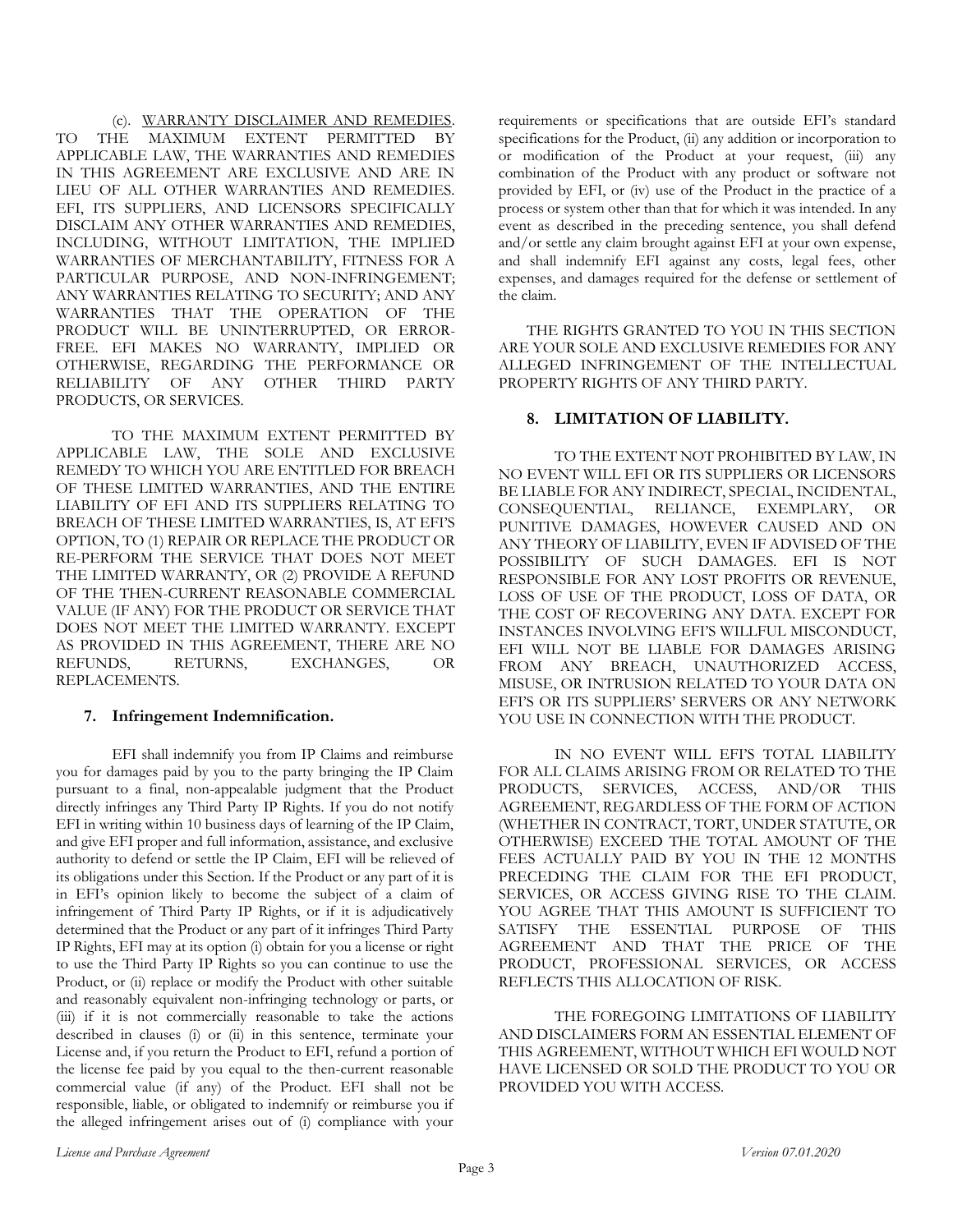BECAUSE SOME JURISDICTIONS DO NOT ALLOW SOME OR ALL OF THE EXCLUSIONS OR LIMITATIONS OF LIABILITY IN THIS AGREEMENT, SOME OR ALL OF THEM MAY NOT APPLY TO YOU.

# **9. Proprietary Rights and Confidential Information.**

(a). No Implied Conveyance of Proprietary Rights. The Product, Documentation, and any Work Product are the valuable, confidential, and proprietary property of EFI, its suppliers and licensors. EFI is not conveying any of its Intellectual Property Rights, except the limited rights specified in this Agreement. You shall maintain and reproduce all copyright, trademark, patent, and other proprietary notices on the Product in the same form and manner as delivered by EFI.

(b). Protection of Information. You shall not disclose any of EFI's Confidential Information, and shall take precautions with respect to EFI's Products and Confidential Information that are at least as protective as you take to protect your own confidential information and proprietary rights of the greatest sensitivity. You shall advise your employees and authorized independent contractors of the confidential and proprietary nature of the Product and EFI's Confidential Information and of the restrictions imposed by this Agreement, and confine access to the Product and EFI's Confidential Information to those individuals who need it in the ordinary course and scope of their employment or relationship with you. Except as specified in this Agreement, you shall not directly or indirectly disclose any part of the Product, EFI's Confidential Information, or Documentation to any third party.

(c). Termination; Injunctive Relief. Your violation of the confidentiality obligations or of EFI's Intellectual Property Rights may cause irreparable damage that cannot be fully remedied by money damages. In the event of any actual or threatened violation, you agree that EFI will be entitled, in addition to any other remedy available to it, to (i) terminate this Agreement, retake possession of the Product, execute the License Key, and/or terminate Access, and/or (ii) obtain injunctive or other equitable relief from any court of competent jurisdiction to prevent any further violation.

(d). Use of Your Trademarks and Logos. Subject to any reasonable use guidelines, you grant EFI a non-exclusive, worldwide, royalty-free license to use Customer Marks in connection with this Agreement, for use with the Product, for promoting EFI's Products in marketing materials, print, or on-line advertising, and for identifying you as an EFI customer. You shall also secure for EFI any rights or sublicenses required for EFI's use of the trademarks or service marks of your Affiliates. EFI acknowledges that (i) Customer Marks are owned solely and exclusively by you or your Affiliates, (ii) EFI has no other rights, title, or interest in or to Customer Marks, and (iii) all use and goodwill of Customer Marks by EFI inures to the benefit of you and your Affiliates.

### **10. Termination.**

(a). This Agreement may be terminated immediately upon written notice to the other party (i) by EFI, if you fail to make any required payment other than Maintenance Fees, (ii) by the nonbreaching party, if you or EFI fails to cure a material breach within 30 days after written notice from the non-breaching party, or (iii) by EFI, if you cease doing business as a going concern, become the object of voluntary or involuntary bankruptcy or liquidation proceedings that are not dismissed within 60 days after the initial filing, or if a receiver is appointed with respect to a substantial portion of your assets.

(b). Upon termination, you shall promptly (i) pay EFI all unpaid fees accrued before the termination, (ii) return all EFI Confidential Information and the Product, and (iii) return any materials, programs, manuals, and other items related to or derived from the Product in your possession or control. EFI shall use commercially reasonable efforts to provide you with any proprietary data belonging to you in the format in which it is stored by EFI at the time of termination.

# **11. Audit Rights.**

EFI may audit your use of or Access to the Product. Any audit will take place after prior notice to you, during regular business hours, and in a manner that does not unreasonably interfere with your normal business. If the audit shows that you are using or accessing the Product in a way that violates this Agreement, EFI may invoice you for such use or Access, including late fees, interest, and expenses associated with the audit. If you do not timely pay that invoice, EFI may exercise its termination rights and pursue any other rights or remedies available to it.

# **12. Consent to Use Data.**

EFI may collect and use technical data and related information to facilitate providing and/or confirming authorized use of Products, Access, Professional Services, and/or Maintenance to and by you. Subject to EFI's then-current privacy policy (available at https://www.efi.com/legal/privacy/) and applicable laws and regulations, EFI may (i) use this information to improve its products, to provide customized services or technologies to you, and/or to confirm authorized use, (ii) transfer this information to EFI's affiliates, agents, and partners, and (iii) transfer this information to the United States and/or any other country where EFI or its affiliates, agents, and partners maintain facilities.

# **13. Compliance with Laws.**

(a). Export Law Compliance. The Product and related technology, information, and materials are subject to the export laws and regulations of the United States. You shall comply with those and any other applicable export laws or regulations. You are solely responsible for obtaining any necessary export licenses and exemptions. The Product and related technology, information, and materials may not be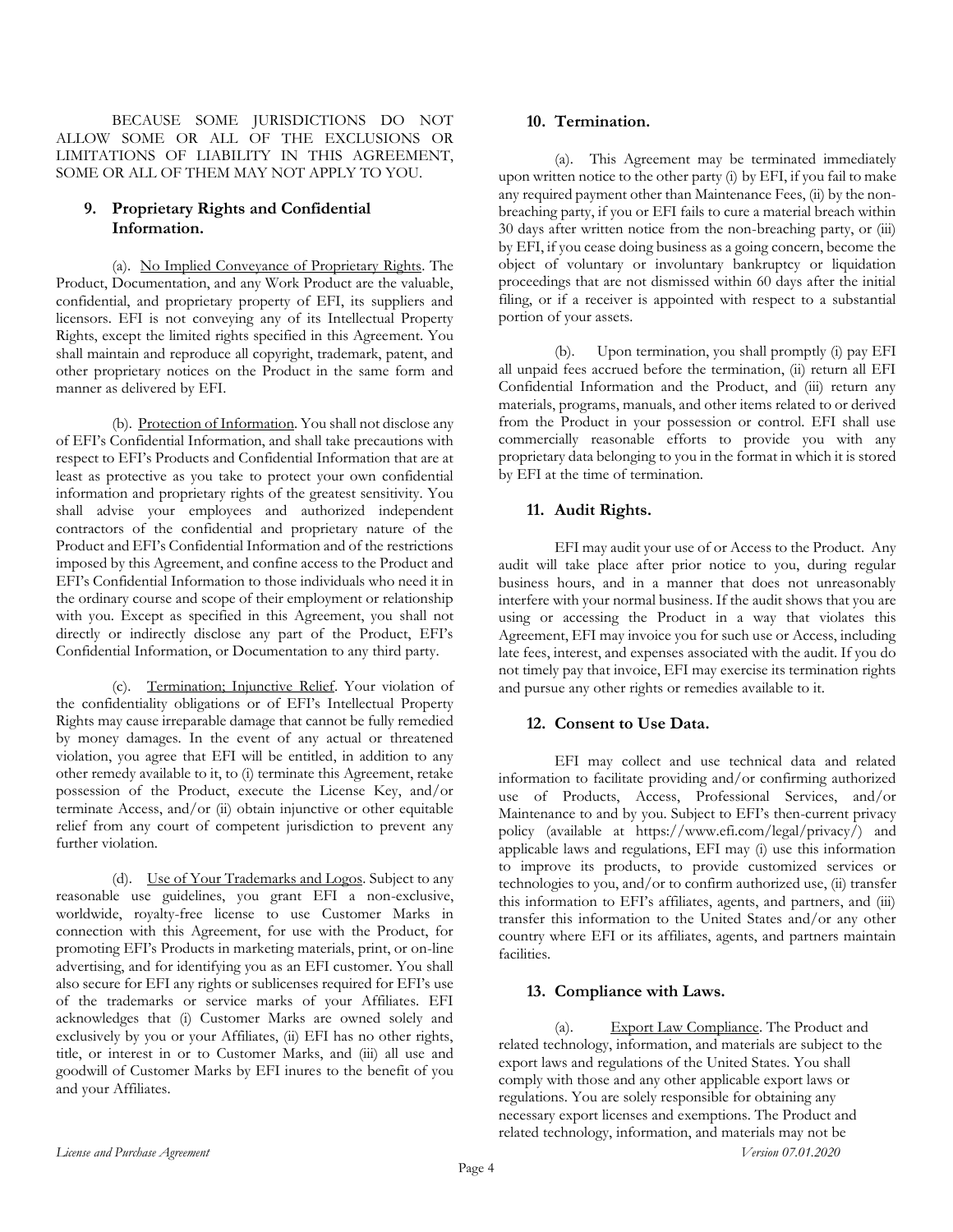exported or re-exported to any U.S.-embargoed country, to any person or entity on any list of prohibited parties designated by the U.S. government, or otherwise in violation of any export law or regulation.

Compliance with Laws. You may only use the Product in compliance with all applicable laws and regulations. Upon written notice to you, EFI may modify or suspend your use of or Access to the Product as necessary to comply with any law or regulation. Both parties acknowledge their responsibilities and commitments to abide by and comply with international anticorruption laws, including but not limited to the United States Foreign Corrupt Practices Act and the United Kingdom Anti-Bribery Act, and any amendments and regulations relating to those laws, in addition to each of our own ethical guidelines (EFI's Code of Conduct is available online at [http://ir.efi.com/committee-details/code-business-conduct-and](http://ir.efi.com/committee-details/code-business-conduct-and-ethics)[ethics\)](http://ir.efi.com/committee-details/code-business-conduct-and-ethics). Specifically, for example, no employee, or any individual or entity acting on behalf of or for the benefit of either EFI or Customer, may give or receive anything of value, or anything that may be perceived as valuable, to or from a government official or any other individual for the purpose of influencing any act, securing any improper advantage, or obtaining or retaining business.

### **14. General Provisions.**

(a). Taxes. Except with respect to income recognized by EFI, you are liable for all tariffs, duties, and taxes, however designated or levied, based on your possession, use of, or Access to the Product, this Agreement, and/or any Professional Services, including but not limited to sales, use, value added, excise, services, personal property, or other taxes.

(b). Governing Law. This Agreement is not governed by the 1980 UN Convention on Contracts for the International Sales of Goods or any other international treaty or convention. Rather, this Agreement is governed in all respects by the laws of the State of California, USA, without regard to conflicts of laws principles. For all disputes related to this Agreement, the Product, Access, or any services provided under this Agreement, each party consents to the exclusive personal jurisdiction and venue of the state and federal courts in and for Santa Clara County, California, USA.

(c). Severability; Interpretation. If any provision of this Agreement is held to be illegal, invalid, or unenforceable by any court of competent jurisdiction, that provision will be fully severable and this Agreement will be construed and enforced as if it were not included. This Agreement will be interpreted fairly in accordance with its terms and without any strict construction in favor or against either party. The captions are for convenience only and do not affect the scope, intent, or meaning of the provisions. Any failure or delay to enforce any provision of this Agreement will not be deemed a waiver of EFI's right to do so.

(d). No Assignment. Assignment or transfer of this Agreement in its entirety, including all Licenses purchased, whether voluntarily, by operation of law, or otherwise, requires EFI's prior written consent, which may be withheld, delayed, or conditioned in EFI's sole discretion, and may require payment of a License transfer fee. Partial assignment or transfer of this Agreement, including a portion of Licenses purchased, whether voluntarily, by operation of law, or otherwise, is prohibited. Any merger, consolidation or acquisition of Customer or other transfer of all or substantially all of the shares or assets of Customer is deemed to be an assignment under this Agreement. Any attempted assignment or transfer without EFI's consent is void.

(e). Language. This Agreement is only in English, which is controlling in all respects. If EFI has provided you with a translation, the translation is for your convenience only and the English-language version, not the translation, is legally binding. If there are any conflicts or inconsistencies between the Englishlanguage version and a translation, the English-language version controls. Any notices relating to this Agreement must be in writing in English.

(f). Entire Agreement and Modification. With respect to the subject matter or any term of this Agreement: (i) this Agreement constitutes the entire understanding of the parties; (ii) this Agreement supersedes all prior and contemporaneous communications and understandings (including but not limited to discussions, representations, warranties, inducements, promises, and agreements); (iii) there are no such communications or understandings not explicitly contained herein; (iv) neither party has relied on any such communications or understandings except as explicitly contained in this Agreement; and (v) any waiver, modification, or amendment will be effective only if in a writing signed by the parties, where email does not constitute a signed writing.

(g). Orders and Acceptance. All orders for Products or Professional Services made pursuant to this Agreement are noncancelable, non-refundable and must be submitted at least fifteen (15) days prior to the requested order delivery date. For any given order, you shall make the order and corresponding payment to EFI or its subsidiary or Affiliate depending upon which company is making the sale of Products or Professional Services for that order. Orders are not binding without written notification of acceptance from EFI. This Agreement governs all subsequent orders, and nothing contained in Customer's purchase orders or other communications will in any way modify this Agreement.

(h). Independent Contractors. You and EFI, and our respective employees and representatives, are and will be independent contractors with respect to the other party. Neither party by virtue of this Agreement has any right, power, or authority to act or create any obligation, express or implied, on behalf of the other party.

(i). Survival. The provisions of this Agreement that relate to fees and payment terms, ownership of intellectual property and proprietary rights, export law compliance, termination, confidentiality, infringement indemnification, warranty disclaimers, limitation of liability, governing law,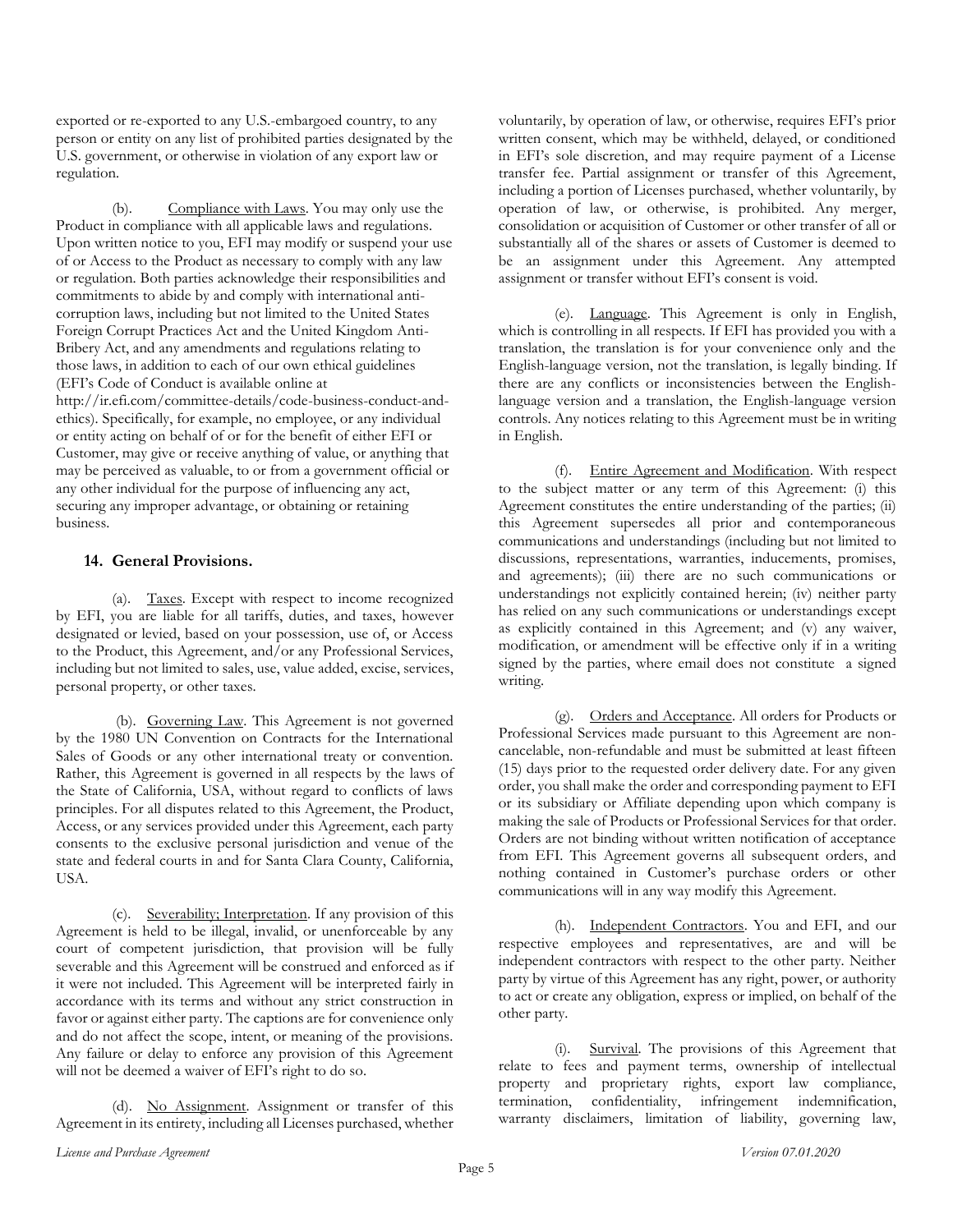survivability, force majeure, severability and interpretation, definitions, modification and use of software products owned or distributed by Microsoft or Oracle included in an EFI Product will survive termination of this Agreement.

(j). Force Majeure. Except for payment of monies, no party will be liable for its failure to perform any obligations on account of strikes, shortages, failure or acts of suppliers, riots, insurrection, fires, flood, storm, explosions, acts of God, war, military operations, acts of terrorism whether actual or threatened, acts of a public enemy, epidemics, quarantines, governmental action, labor conditions, earthquakes, material shortages, or any cause that is similar to those enumerated or beyond the reasonable control of the affected party.

(k). U.S. Government Restricted Rights. Use, duplication, or disclosure of the Product by the United States Government is subject to restrictions as set forth in FAR 12.212 or DFARS 227.7202-3 - 227.7202-4 and, to the extent required under U.S. federal law, the minimum restricted rights as set out in FAR 52.227-14, Restricted Rights Notice (June 1987) Alternate III(g)(3) (June 1987) or FAR 52.227-19 (June 1987). To the extent any technical data is provided pursuant to the Agreement, such data is protected per FAR 12.211 and DFARS 227.7102-2 and to the extent explicitly required by the U.S. Government, is subject to limited rights as set out in DFARS 252.227.7015 (November 1995) and DFARS 252.227-7037 (September 1999). If any of the abovereferenced agency regulations are modified or superseded, the subsequent equivalent regulation shall apply. The name of the Contractor is Electronics For Imaging, Inc.

#### **15. Product-Specific and Third Party Provisions.**

If you have obtained a License for certain Products, some of the following terms and conditions might apply to you.

(a). Products that include Microsoft Software (such as Windows or SQL Server).

(i). The term "Product" as used in this Agreement includes certain Microsoft software and related documentation, associated media, "online" or electronic documentation, upgrades and updates. EFI does not own these products and the use thereof is subject to certain rights and limitations.

(ii). Microsoft is not responsible for any support services for the Product. Notwithstanding the foregoing, in the event any support issues arise related to the Microsoft software that cannot be resolved by EFI, support to you may be provided by Microsoft pursuant to the Microsoft Premier support services agreement, or a similar type agreement, between EFI and Microsoft.

(iii). The Product is not fault-tolerant. The Product is not designed or intended for use in any situation where failure or fault of any kind of the Product could lead to death or serious bodily injury of any person, or to severe physical or environmental damage ("High Risk Use"). You are not licensed

to use the Product in, or in conjunction with, High Risk Use. High Risk Use is STRICTLY PROHIBITED. High Risk Use includes, for example, the following: aircraft or other modes of human mass transportation, nuclear or chemical facilities, and Class III medical devices under the Federal Food, Drug, and Cosmetic Act. You shall not use the Product in, or in connection with, any High Risk Use. You are responsible for taking all appropriate measures to ensure the safe use of the Product if used for such purposes and EFI and its suppliers, including Microsoft, will not be liable for any claims or damages arising from such use.

### (b). Products that include Software Products Owned or Distributed by Oracle.

(i). The term "Product" as used in this Agreement includes certain software products provided by EFI that are owned or distributed by Oracle USA, Inc. ("Oracle") and related program documentation (the "Oracle Programs"); EFI does not own the Oracle Programs and the use thereof is subject to certain rights and limitations. The Oracle Programs included herein are subject to a restricted use license and can only be used in conjunction with the Product. Oracle or its licensors retain all ownership of intellectual property rights to the Oracle Programs. You are hereby notified that Oracle is a supplier of EFI and a third-party beneficiary to this Agreement to the extent that this Agreement contains provisions which relate to your use of the Oracle Programs. Such provisions are made expressly for the benefit of Oracle and are enforceable by Oracle in addition to EFI.

(ii). You acknowledge and agree that you are prohibited from (a) publishing any results of benchmark tests run on the Oracle Programs, (b) using the Oracle Programs for rental, timesharing, subscription service, hosting, or outsourcing, and (c) removing or modifying any program markings or notice of Oracle's or Oracle's licensors' proprietary rights.

(iii). To the extent not prohibited by law, in no event will Oracle be liable for (a) any damages, whether direct, indirect, incidental, special, punitive or consequential, and (b) any loss of profits, revenue, data or data use, arising from the use of the Oracle Programs.

(iv). You hereby permit EFI to (a) report any audit results obtained pursuant to this Agreement to Oracle to the extent such results are related to the Oracle Programs, or (b) assign such rights to audit your use of the Oracle Programs to Oracle.

(v). You are hereby notified that some Oracle Programs may include source code that Oracle may provide as part of its standard shipment of such programs, which source code is governed by the terms of this Agreement.

(vi). The Computer Information Transactions Act does not apply to this Agreement.

(vii). You acknowledge and agree that in the event a third party technology may be appropriate or necessary for use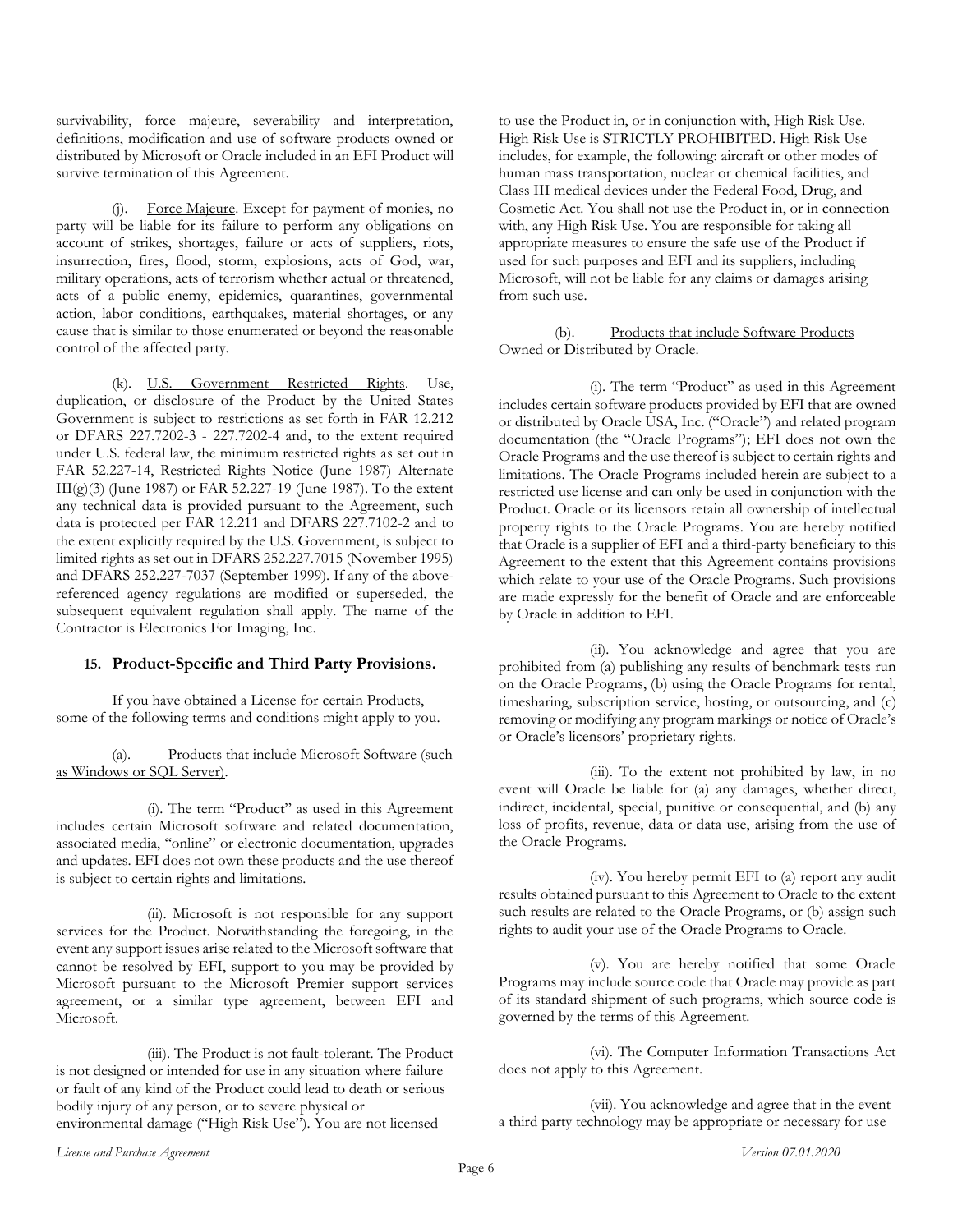with some Oracle Programs, it will be specified in the Product package documentation or as otherwise noted, and such third party technology is licensed to you only for use with the Product under the terms of the third party license agreement specified in the Product package documentation or as otherwise noted, and not under the terms of this Agreement.

#### (c). E-commerce Applications.

(i). Use at Site Location. You may use or Access the Product only for production activity at the Site Location. If you have more than one production facility, you may not use or Access the Product for production activity at any facility other than the Site Location(s) for which you have been granted a license.

(ii). Links. If you have obtained a License for EFI e-Commerce Software, you represent and warrant that you have the right to create and maintain, or to allow EFI to create and maintain, all Links to the Product and any other websites mutually agreed upon between you and EFI. You shall incorporate EFI's "Powered by EFI" logo on any website utilizing EFI e-commerce Software.

(ii).Relationships with Third Parties. Use of or Access to the e-Commerce Product does not create a contract or other obligation between you and any of your customers or between EFI and any of your customers or vendors. EFI cannot and does not guarantee the performance of any of your customers, vendors, or other third parties. EFI will have no liability in connection with any dispute between you and any third party, and any third party dispute will not relieve you of any obligation to EFI under this Agreement.

(d). Open Source Software. Some versions of the Products contain open source software. Open source software is licensed to you under that software's own license terms, which can be found in the "Help," "About," "Read Me," or other specified portion of the Product. You are responsible for complying with any terms and conditions applicable to any open source software. To the extent that this Agreement imposes greater restrictions on you than the open source software license terms, the open source software license terms control, but solely with respect to the open source software.

# **16. Definitions.**

"**Access**" means the connection to and use of a Product by Customer via an Internet web browser under the terms of this Agreement.

"Affiliate" means any entity directly or indirectly controlling, controlled by, or under common control with a party.

"**Agreement**" means this License and Purchase Agreement.

"**Confidential Information**" means any information that you have been informed or have a reasonable basis to believe is confidential to EFI, whether provided to you before, on, or after this Agreement, including, for example, ideas, programs, data, software, systems configurations, reports, projections, initiatives, customer data, or other business or technical information. Confidential Information includes any written information marked as confidential or proprietary, and any information disclosed orally or visually that is identified as confidential or proprietary at or around the time of its disclosure. All EFI Intellectual Property Rights and technical information related to the Product are Confidential Information whether or not marked as confidential or proprietary.

"**Customer Marks**" means your name and logo or other trademarks, service marks, or other marks.

"**Documentation**" means user's guides, manuals, and other information related to the Product or Professional Services.

"**EFI**" means Electronics For Imaging, Inc., Electronics for Imaging BV, Electronics For Imaging United Kingdom Limited, Metrics Sistemas De Informacao Ltda., alphagraph Team GmbH, or another EFI subsidiary or Affiliate referred to in the Purchase Documentation.

"**Excluded License**" means any license that requires as a condition of use, modification, and/or distribution of software subject to the Excluded License, that such software or other software combined and/or distributed with such software be (i) disclosed or distributed in source code form, (ii) licensed for the purpose of making derivative works, or (iii) redistributable at no charge.

"**Fees**" means the fees for the Product, Access, or Professional Services, including any fees set forth in your Purchase Documentation, License fees, hardware fees, Term License Fees, Hosting Fees, Maintenance Fees, or other applicable fees. Unless otherwise specified in the Purchase Documentation, payments for any fees must be made within 30 days of the date of the invoice in the currency listed in the Purchase Documentation. Any amount not paid when due is subject to a service charge equal to the lesser of one and one-half percent (1.5%) per month or the maximum amount permitted by law, and EFI may defer shipments of Products and/or provision of services until all overdue payments are received. Payment of the service charge will not foreclose any other right that EFI may have as a consequence of late payment. In the event that EFI is required to take legal action to collect unpaid amounts, and EFI is successful in such action, Customer shall reimburse all costs and reasonable attorneys' fees incurred by EFI in such action.

"**Hosting Fees**" means the hosting fees described in the Purchase Documentation. Unless otherwise specified in the Purchase Documentation, payment obligations for Hosting Fees commence on the first day of the next month following 30 days from the Start Date.

"**Initial Term**" means the three-year period of time beginning on the Start Date.